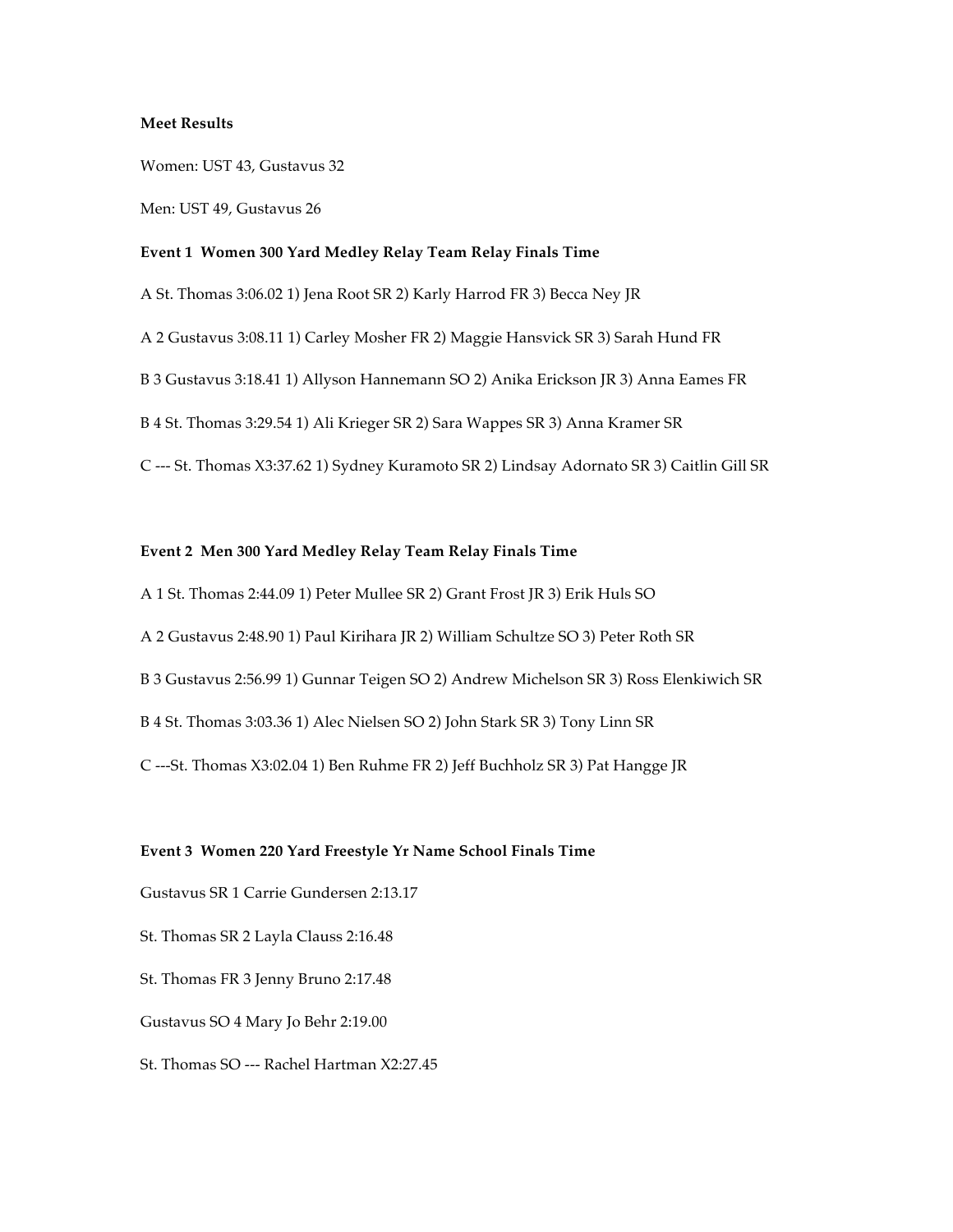## **Event 4 Men 220 Yard Freestyle Yr Name School Finals Time**

St. Thomas FR Sam Rauchwalter 2:001.01

Gustavus SR Skylar Davis 2:01.22

St. Thomas FR 3 Ethan Nimens 2:05.46

Gustavus SO 4 Gunnar Teigen 2:08.64

# **Event 5 Women 50 Yard Freestyle Yr Name School Finals Time**

St. Thomas JR 1 Becca Ney 25.51

Gustavus SO 2 Dajana Vidovic 26.11

- Gustavus FR 3 Sarah Hund 26.47
- St. Thomas FR 4 Wendy Consoer 26.51
- St. Thomas SR --- Caitlin Gill X28.95

### **Event 6 Men 50 Yard Freestyle Yr Name School Finals Time**

- St. Thomas SO \*1 Erik Huls 22.45
- St. Thomas FR \*1 Michael Hoelterhoff 22.45
- Gustavus SO 3 William Schultze 22.67

Gustavus SR 4 Peter Roth 23.33

### **Event 7 Women 100 Yard Freestyle Yr Name School Finals Time**

Gustavus SR 1 Carrie Gundersen 56.45

Gustavus SO 2 Dajana Vidovic 56.49

- St. Thomas FR 3 Jenny Bruno 56.80
- St. Thomas SR 4 Ali Krieger 57.70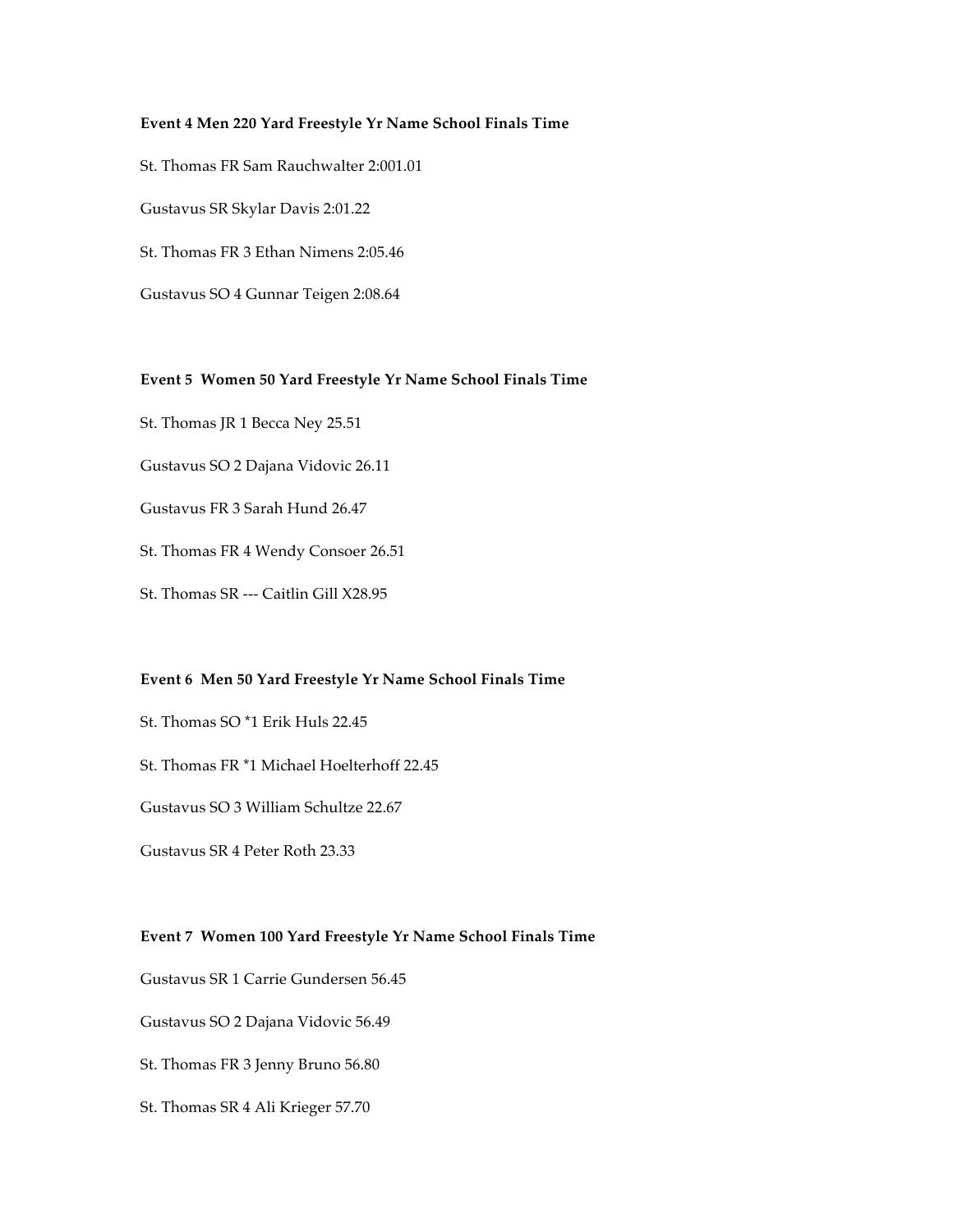St. Thomas SR --- Lindsay Adornato X1:07.74

### **Event 8 Men 100 Yard Freestyle Yr Name School Finals Time**

- St. Thomas FR 1 Sam Rauchwarter 49.54
- Gustavus JR 2 Whitaker Davis 50.22
- St. Thomas FR 3 Michael Hoelterhoff 50.29
- Gustavus SO 4 Ben Stewart 50.97
- St. Thomas SR --- Teddy Paterson X53.47

### **Event 9 Women 150 Yard Backstroke Yr Name School Finals Time**

- Gustavus FR 1 Carley Mosher 1:36.19
- St. Thomas SR 2 Jena Root 1:36.92
- St. Thomas SO 3 Amy Krueger 1:43.98
- Gustavus SO 4 Allyson Hannemann 1:46.73
- St. Thomas SR --- Sydney Kuramoto X1:47.92

### **Event 10 Men 150 Yard Backstroke Yr Name School Finals Time**

- St. Thomas SR 1 Peter Mullee 1:24.09
- Gustavus JR 2 Paul Kirihara 1:28.70
- St. Thomas JR 3 Matt Moore 1:30.64
- Gustavus SO 4 Gunnar Teigen 1:33.87
- St. Thomas FR --- Andy Akason X1:34.13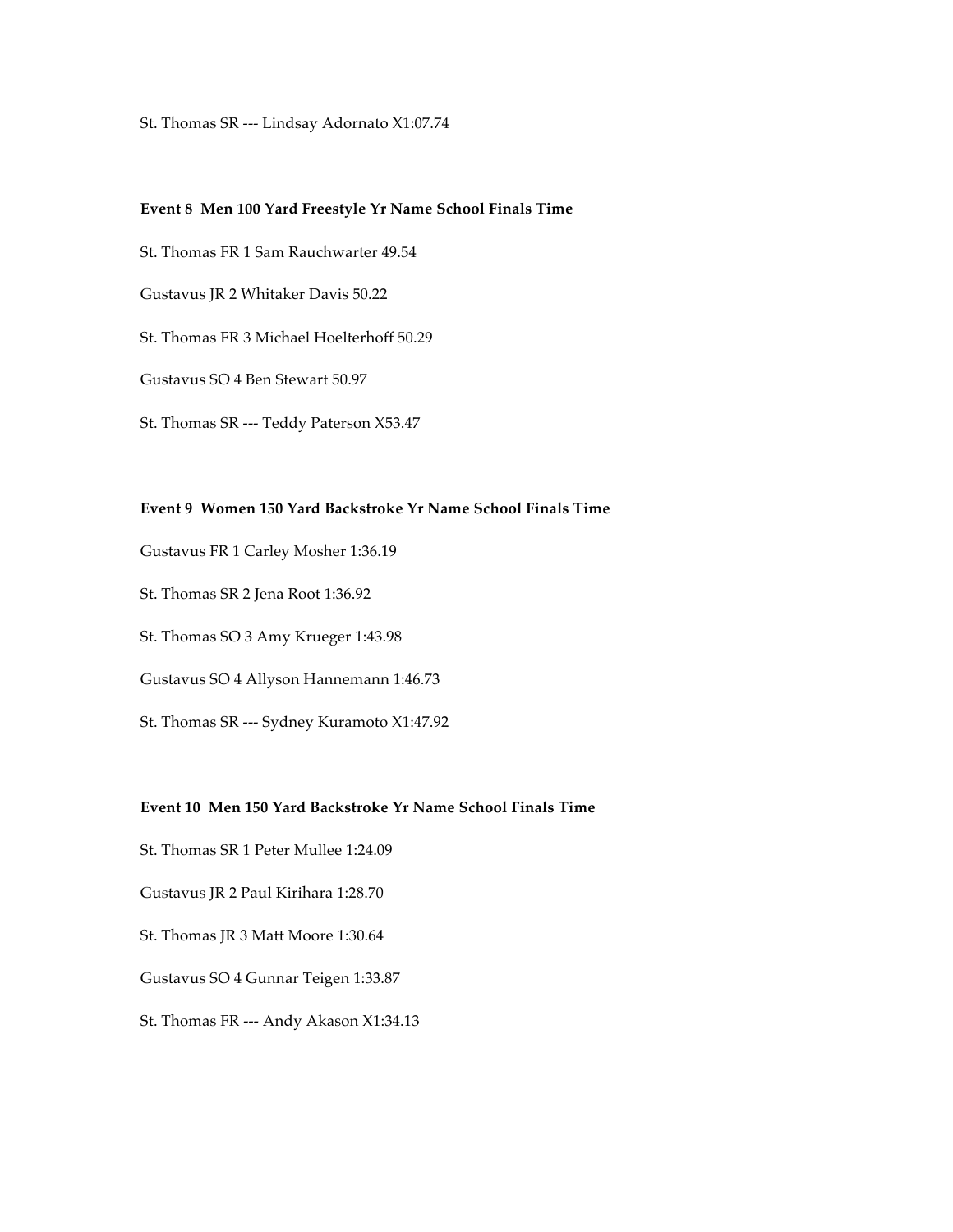### **Event 11 Women 200 Yard Breaststroke Yr Name School Finals Time**

Gustavus SR 1 Maggie Hansvick 2:36.17

St. Thomas FR 2 Karly Harrod 2:37.80

Gustavus JR 3 Anika Erickson 2:38.06

St. Thomas SR --- Sara Wappes X2:54.26

St. Thomas JR --- Kristen Luedtke X3:05.23

### **Event 12 Men 200 Yard Breaststroke Yr Name School Finals Time**

Gustavus SO 1 William Schultze 2:15.46

St. Thomas JR 2 Grant Frost 2:17.54

St. Thomas SR 3 Jeff Buchholz 2:27.57

Gustavus SR 4 Andrew Michelson 2:27.93

St. Thomas SR --- Kirk Stearns X2:33.98

### **Event 13 Women 100 Yard Butterfly Yr Name School Finals Time**

St. Thomas FR 1 Katie Bromback 1:02.09

Gustavus SO 2 Mary Jo Behr 1:05.67

St. Thomas SO 3 Amy Krueger 1:07.51

Gustavus-MN FR 4 Anna Eames 1:08.12

St. Thomas SR 5 Anna Kramer 1:11.75

### **Event 14 Men 100 Yard Butterfly Yr Name School Finals Time**

St. Thomas SO 1 Erik Huls 53.16

Gustavus SR 2 Ross Elenkiwich 54.83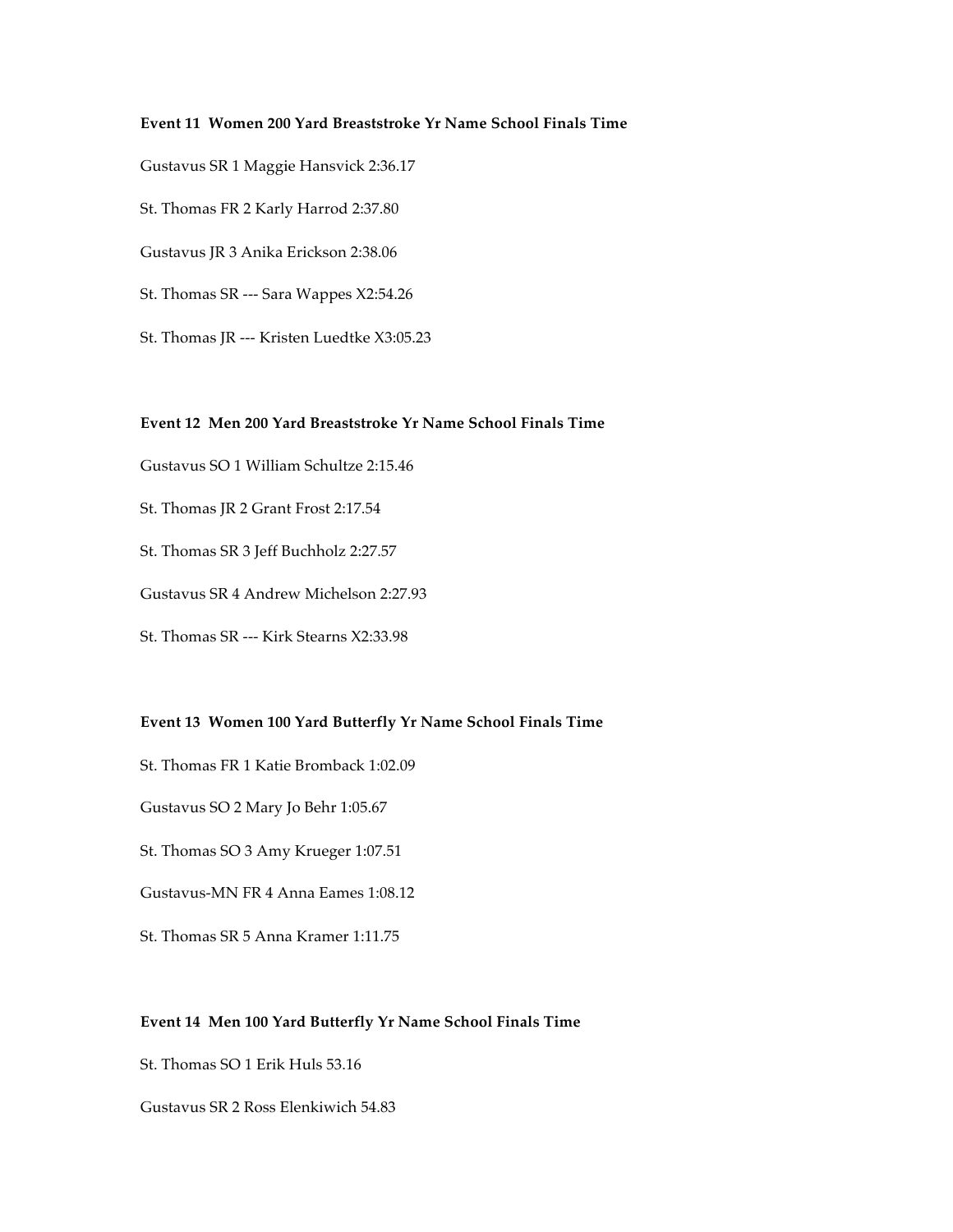St. Thomas FR 3 Ben Ruhme 56.12

Gustavus SO 4 Ben Stewart 58.10

St. Thomas FR --- Ethan Nimens X57.13

### **Event 15 Women 440 Yard Freestyle Yr Name School Finals Time**

St. Thomas SR 1 Layla Clauss 4:47.76

St. Thomas SO 2 Sam Simon 4:50.23

Gustavus FR 3 Carley Mosher 4:51.13

Gustavus FR 4 Anna Eames 5:11.76

St. Thomas FR --- Valerie Chesnik X5:02.22

#### **Event 16 Men 440 Yard Freestyle Yr Name School Finals Time**

Gustavus SR 1 Skylar Davis 4:18.97

Gustavus JR 2 Whitaker Davis 4:22.24

St. Thomas JR 3 Andrew Spratt 4:28.22

St. Thomas FR 4 David Bailly 5:16.70

St. Thomas SR --- Tyler Chase X5:09.02

### **Event 17 Women 400 Yard Freestyle Relay Team Relay Finals Time**

A 1 University of St. Thomas 3:43.27 1) Jena Root 2) Jenny Bruno 3) Alexis Rodarmel 4) Becca Ney

A 2 Gustavus 3:47.22 1) Mary Jo Behr 2) Dajana Vidovic 3) Sarah Hund 4) Carrie Gundersen

B 3 St. Thomas 3:53.34 1) Wendy Consoer 2) Layla Clauss 3) Sam Simon 4) Amy Krueger

Exhibition